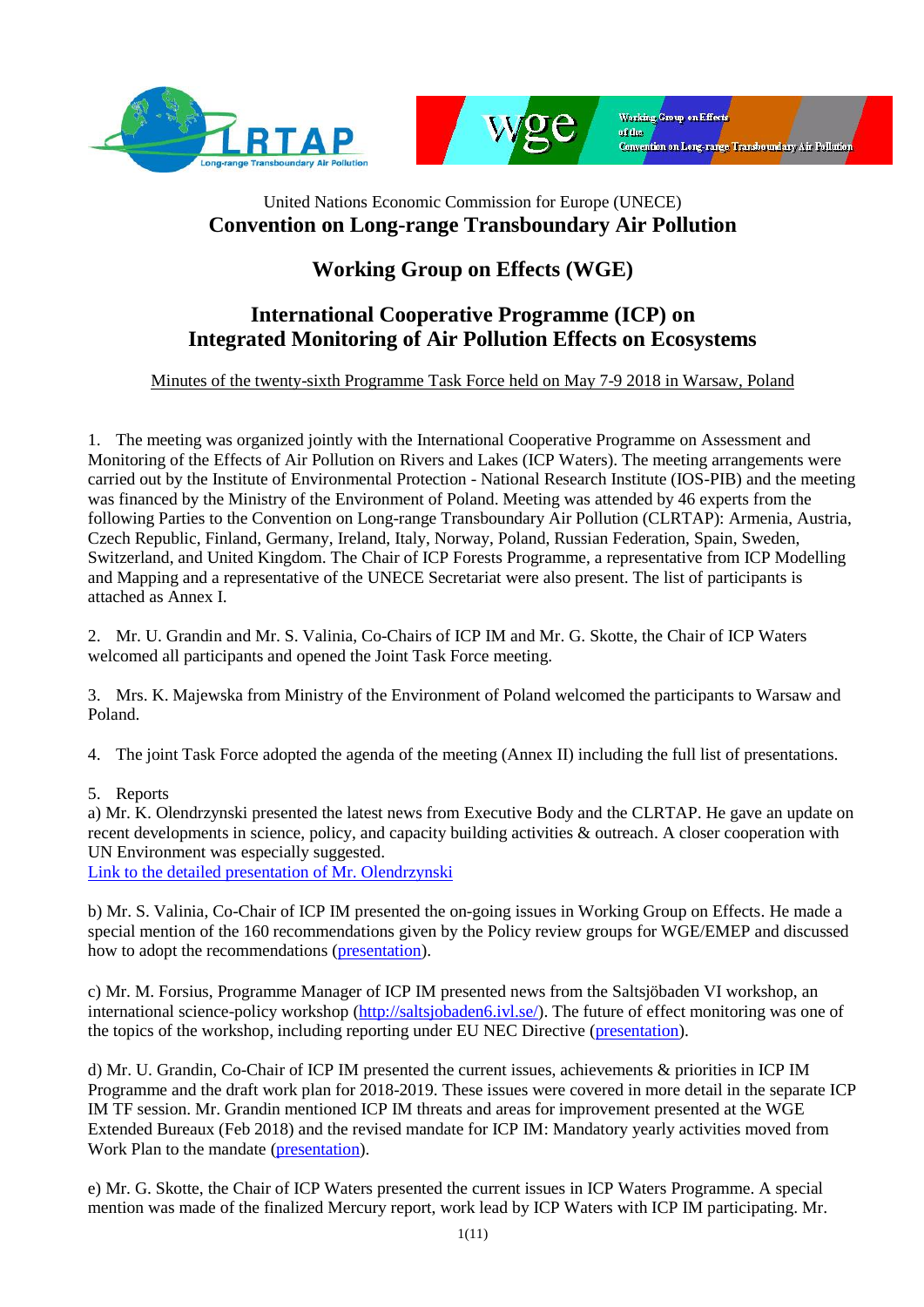Skotte also highlighted the EU NEC directive (NECD) and the legally binding obligation of the member states (MS) to monitor negative impacts of air pollution on ecosystems. The deadline for MS to identify their monitoring networks is 1 July 2018. Implementation of the NECD may secure funding of monitoring activities. Mr. Skotte also informed about participation in NECD expert group and new technical sub-group on ecosystem monitoring and reporting, with participation from both ICP Waters and ICP IM [\(presentation\)](http://www.syke.fi/download/noname/%7B2F0503BF-69EA-4447-A07E-DC69F72288C8%7D/137350).

6. Reports from other ICPs

a) Mr. W. Seidling, the Chair of ICP Forests presented the current issues from ICP Forests. A special mention was made of the revision of the Manual in 2016/17 [\(http://icp-forests.net/page/icp-forests-manual\)](http://icp-forests.net/page/icp-forests-manual) and WGE Work plan 2018/19 for all WGE members: Analyse effects monitoring network within WGE to improve integrated working and reporting [\(presentation\)](http://www.syke.fi/download/noname/%7B6F500B0F-68DA-4805-AE17-6D9E091E7AF7%7D/137351)

7. For details of the presentations in Thematic sessions I a-d  $\&$  II e-f, please see [all presentations.](http://www.syke.fi/en-US/Research__Development/Ecosystem_services/Monitoring/Integrated_Monitoring/ICP_IM_Meetings/Joint_ICP_Waters_and_ICP_IM_Task_Force_2018__presentations/Joint_ICP_Waters_and_ICP_IM_Task_Force_m(46762))

a. NEC directive. Status and progress

I. Mr. S. Valinia gave an introduction to NEC directive, opportunity for WGE?

Mr. Valinia stressed that the existing WGE monitoring networks under the LRTAP Convention fit to the NEC Directive objectives as a) operational network b) monitor key indicators of air pollution c) monitoring sites are representative of European ecosystem types

Also WGE provides a suitable platform for ecosystem monitoring as it has:

- tools (Methodologies & Manuals)
- broad panel of experts (international& multidisciplinary)
- more than 20 years of experience
- almost all MS participate in ICP programmes
- easy incorporation into the network
- scientific and technical support

Reporting of the monitoring network has to be done by 1st of July 2018. Data referred to in Article 9 shall be reported by 1 July 2019 and every four years thereafter. [Link to full presentation by Mr. Valinia](http://www.syke.fi/download/noname/%7B4F3B93E7-D6BA-4F71-AFB6-0BA73AAA8792%7D/137408)

The joint session of ICP IM & Waters discussed the NECD and in particular ecosystem monitoring in detail. The chairs of ICP IM led this discussion and the main question was whether representatives from the member states have contacted the NFP and the ICP in getting guidance on developing and designing the ecosystem monitoring network. Sweden described that they invited experts from WGE and together design the program based on sites reported to the CLRTAP convention. Germany followed with a similar conclusion that the monitoring under WGE is also the monitoring used in the NECD. For the Czech Republic, the NFP was appointed to develop the program for the NECD which would include the combination of programs under WGE. In the meeting, all present representatives from the participating countries had been contacted by representatives from the different ministries or relevant authorities to contribute with knowledge and expertise in ecosystem monitoring. The meeting can conclude that, using the existing and expanding the monitoring networks under WGE is the most efficient and cost effective measure to comply with article IX in the NECD. By using the experience and expertise provided by the national representatives in the ICPs, a meaningful assessment of the impacts of air pollution on ecosystem monitoring can be made.

II. Mr. M. Velasco presented a Spanish case study about the possibilities to comply with requirements of NEC Directive and ICP Waters / Integrated Monitoring [\(presentation\)](http://www.syke.fi/download/noname/%7BDCC0AB1B-A6BB-4A1D-BC9E-6D1D12A888F3%7D/137454)

8. For details of the presentations in Common sessions, please see [all presentations.](http://www.syke.fi/en-US/Research__Development/Ecosystem_services/Monitoring/Integrated_Monitoring/ICP_IM_Meetings/Joint_ICP_Waters_and_ICP_IM_Task_Force_2018__presentations/Joint_ICP_Waters_and_ICP_IM_Task_Force_m(46762))

More detailed notes from the Joint TF meeting are available in the meeting report of ICP Waters (to be included on web pages of ICP Waters, see <http://www.icp-waters.no/> )

9. Separate Task Force Sessions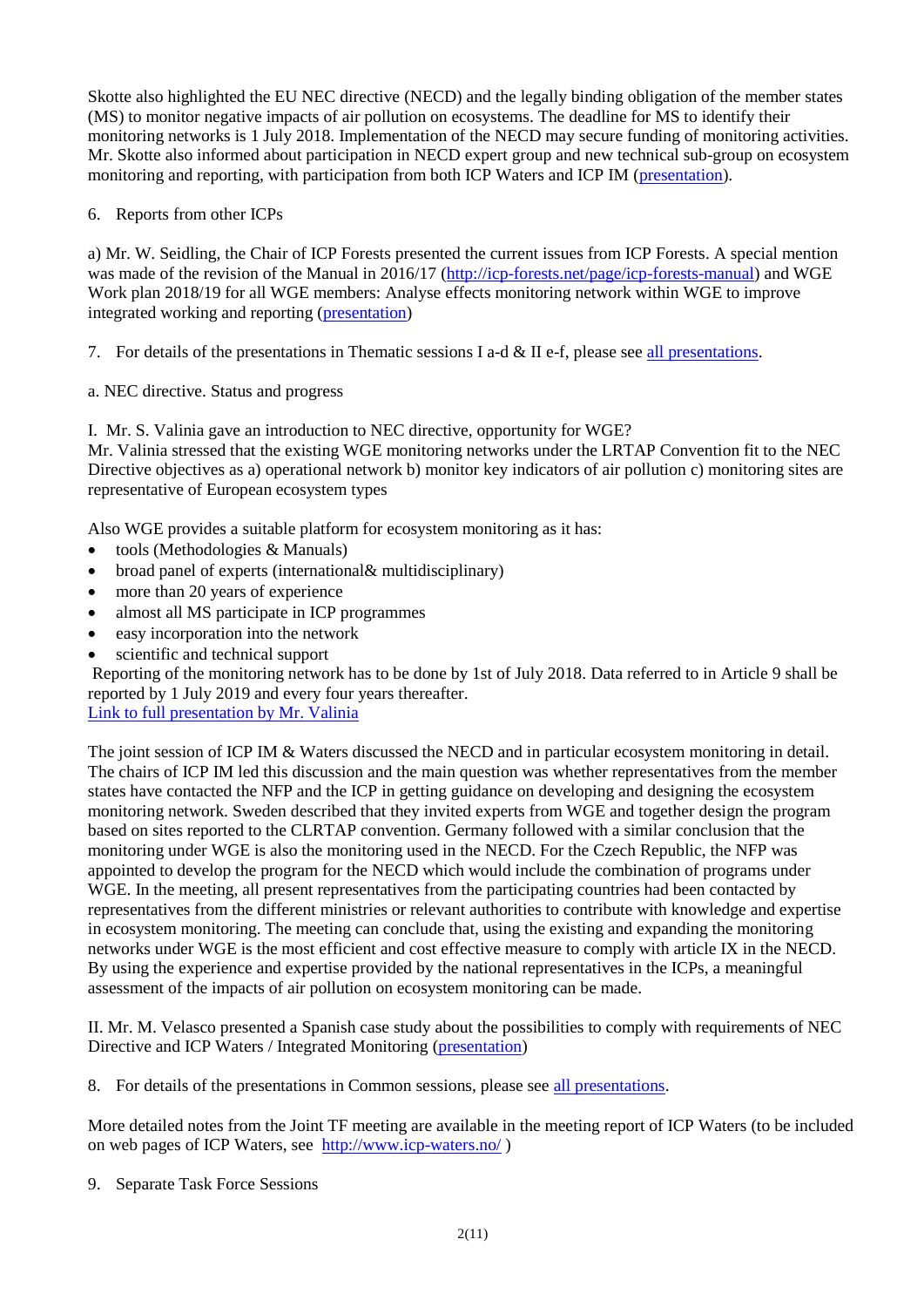*Below only notes from the short separate Task Force meeting of ICP IM are provided.*

#### *Separate ICP IM Task Force*

- I. Mr. U. Grandin, Co-Chair of ICP IM opened the meeting.
- II. The TF approved the agenda.
- III. The TF approved the Minutes from  $25<sup>th</sup>$  [ICP IM Task Force, Uppsala 2017.](http://www.syke.fi/download/noname/%7B34474C77-EE16-4BBF-AFE1-302E2CE8D578%7D/128406)
- IV. Mr. Grandin presented the activities during 2017/18

Part of this information is also available in chapter 1 of the (draft)  $27<sup>th</sup>$  Annual Report (AR) 2018 and in the [presentation.](http://www.syke.fi/download/noname/%7B43DD32A8-91D2-4566-ABC4-751DE9CF6F68%7D/137417)

- ICP IM was represented at 11 international meetings
- ICP IM Programme Centre contributed to 2017 Joint WGE report
- 2 scientific papers were finalized:
- a) Scientific paper: "Long-term changes (1990–2015) in the atmospheric deposition and runoff water chemistry of sulphate, inorganic nitrogen and acidity for forested catchments in Europe in relation to changes in emissions and hydrometeorological conditions" (J. Vuorenmaa et al. 2018) was finalized and was published in Science of The Total Environment.
- b) Scientific paper: "Modelling study of soil C, N and pH response to air pollution and climate change using European LTER site observations" (M. Holmberg et al.). Manuscript accepted in ILTER special issue in STOTEN: "Detecting and explaining natural and anthropogenic changes by making use of large extent, long-term ecological research facilities of the international long-term ecosystem research (ILTER) network".
- ICP IM has contributed to the Joint Report on mercury in the aquatic environment (Joint report together with ICP Waters) (Braaten et al. 2017).
- ICP IM participated in a joint coordinated exercise on dynamic modelling together with other ICPs
- V. Mr. Grandin presented the Work plan and future work priorities

a) The Task Force discussed the work plan (see Annex III) and agreed the need to point out that ICP IM programme is productive in science. The Task Force accepted the work plan (Annex II) with two additions:

- 1. Scientific paper on heavy metal (HM) trends in concentrations and fluxes across ICP IM sites in Europe, cooperation with ICP Waters (lead Sweden, S. Åkerblom).
- 2. Scientific paper on the impacts of catchment characteristics, climate and hydrology on N processes (lead Programme Centre, J. Vuorenmaa).

For the  $1<sup>st</sup>$  paper possible cooperation with ICP Forests was suggested.

For the 2<sup>nd</sup> paper additional data may be needed, though a couple of years of nitrogen data will be sufficient for this work. Additional info on the catchment characteristics may be needed. The Programme Centre will contact the National Focal Points.

The Task Force requested that an 'official data call' for both of these specific projects should be sent out.

b) The Task Force discussed cooperation with other ICPs and organisations and noted that ICP IM has established useful collaboration with the following ICPs:

- ICP on Modelling and Mapping (on critical load calculations);
- Joint Expert Group on Dynamic Modelling (on changes in biodiversity);
- ICP Waters and ICP Forests (on long-term trends calculations on effects indicators).
- ICP IM also uses emission scenario data EMEP. Validation of EMEP HM data was considered a possible form of cooperation to improve the EMEP modelling.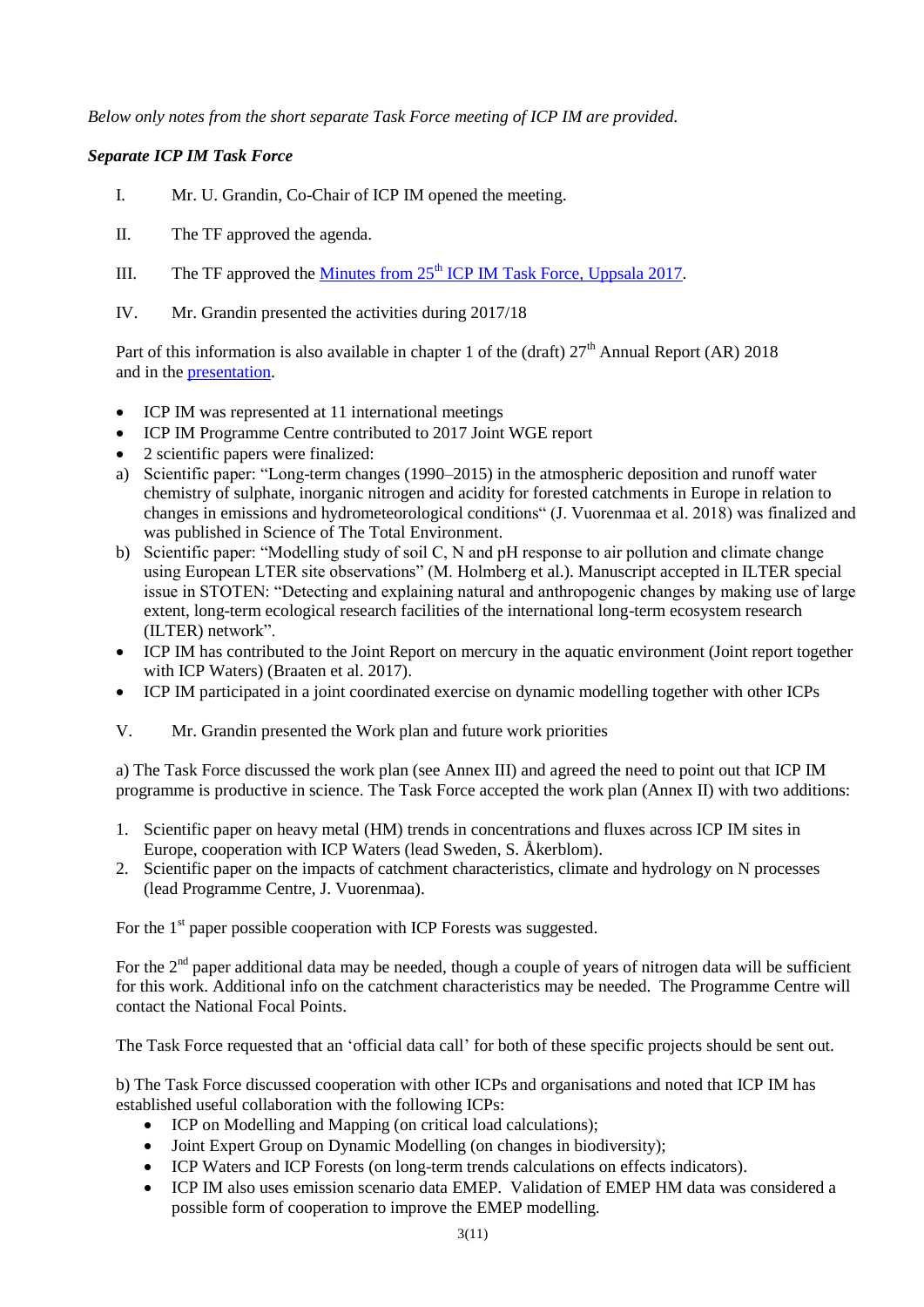- Cooperation with ICP Vegetation in Russia was also mentioned.
- VI. The Task Force discussed financing the ICP IM work and possible external application.

Mr. Forsius mentioned the ESFRI roadmap as a possible source of indirect funding as many ICP IM sites also are LTER sites. NEC directive issue was seen as a possibility for funding for some countries.

VII. Ms. S. Kleemola (ICP IM Programme Centre) described the status of data reporting to the Programme Centre. The following sixteen countries have continued data submission to the ICP IM data base during the period 2013–2017: Austria, Belarus, the Czech Republic, Estonia, Finland, Germany, Ireland, Italy, Lithuania, Norway, Poland, the Russian Federation, Spain, Sweden, and a site on Crimean peninsula. Presently the number of ICP IM sites with on-going data submission, data for at least part of the 'data period' 2012–2016, is forty-four. Additional sites from Poland will be included later this year [\(presentation\)](http://www.syke.fi/download/noname/%7BC1934AAE-FC3F-48B9-ACE6-EE03EE5FEEF9%7D/137418).

The Programme Centre requested National Focal Points to submit 2017 data by 1<sup>st</sup> of December 2018, using same procedure as earlier.

- VIII. Mr M. Forsius presented the invitation (tentatively) to hold the 2019 ICP IM Task Force meeting in Finland in early June 2019. The Task Force agreed unanimously that 2019 meeting should again be a Joint meeting with ICP Waters.
- IX. The Task Force approved the draft Annual Report 2018 and invited NFPs to provide written comments by June 4<sup>th</sup> 2018 and to submit additional contributions (short National Reports). If you wish to include a National Report but you can't meet this deadline, please contact S. Kleemola.

The Task Force thanked the host country and the local organizers for the excellent arrangements.

X. The Co-Chairs U. Grandin and S. Valinia ended the 26<sup>th</sup> ICP IM Task Force meeting.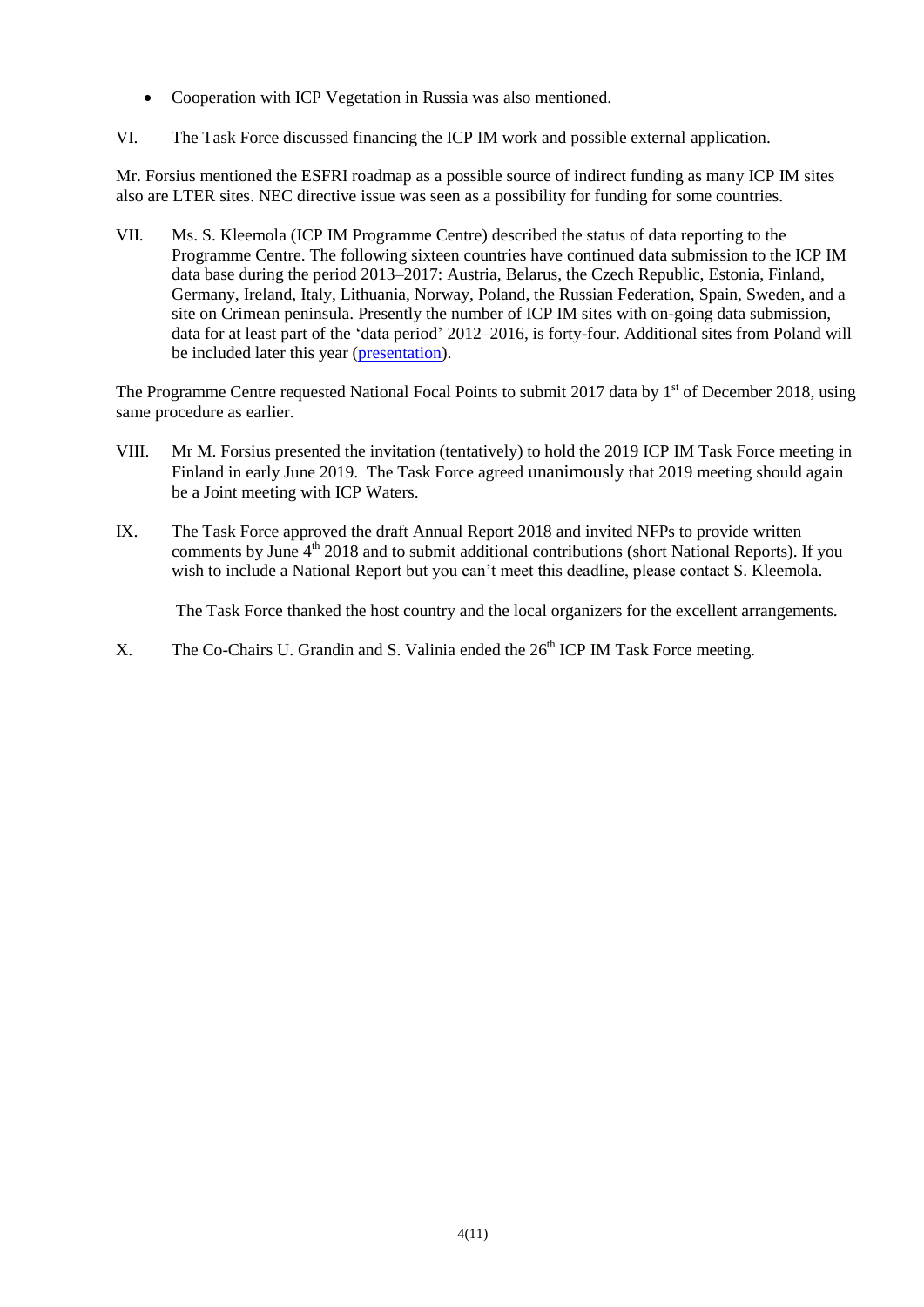## **Annex I**



### **UNECE CONVENTION ON LONG-RANGE TRANSBOUNDARY AIR POLLUTION**

## **International Cooperative Programmes on Assessment and Monitoring of Air Pollution on Rivers and Lakes**

### **Integrated Monitoring of Air Pollution Effects on Ecosystems**

**Joint 34th ICP Waters and 26th ICP IM Task Force Meeting, Warsaw, Poland, 7-9 May 2018**

#### **Agenda**

- 1. **Introductions** (Chairs ICP IM and ICP Waters)
- 2. **Meeting welcome** (Mrs. Kinga Majewska, Polish Ministry of Environment)
- 3. **Adoption of the agenda** (Chairs ICP Waters and ICP IM)
- 4. **General information about the meeting and excursion** (Rafal Ulańczyk, Tomasz Pecka)
- 5. **Reports**
	- a. Executive Body and updates from the CLRTAP (Krzysztof Olendrzynski)
		- b. Reports from Working Group on Effects and the Bureau (Salar Valinia, Gunnar Skotte)
		- c. Saltsjöbaden VI (Martin Forsius)
		- d. Current issues ICP IM (Chair ICP IM)
		- e. Current issues ICP Waters (Chair ICP Waters)
- 6. **Reports from other ICPs** (Chaired by ICP IM)
	- a. ICP Forests (Walter Seidling)

#### 7. **Thematic sessions I** (Chaired by ICP Waters)

a. **Introduction to the thematic sessions**

State Environmental Monitoring in Poland - Organisation of Integrated Monitoring of Natural Environment in Poland NEC Directive (Anna Katarzyna Wiech, Andrzej Kostrzewski)

#### b. **Acidification and recovery**

- I. ICP Waters regional acidification assessment (Kari Austnes)
- II. Regional assessment of freshwater acidification in Poland (Rafał Ulańczyk)
- III. Acidification and recovery in Swedish lakes and streams (Jens Fölster)
- IV. Assessment of accumulation and spatial distribution of nitrogen and sulfur dioxides in atmosphere of Lori region of Armenia (including Debed river basin) and potential population health risk (Marine Nalbandyan)
- V. An update of the acidification and nitrogen status of high altitude lakes in Alps: 2017 vs 1980s (Michela Rogora)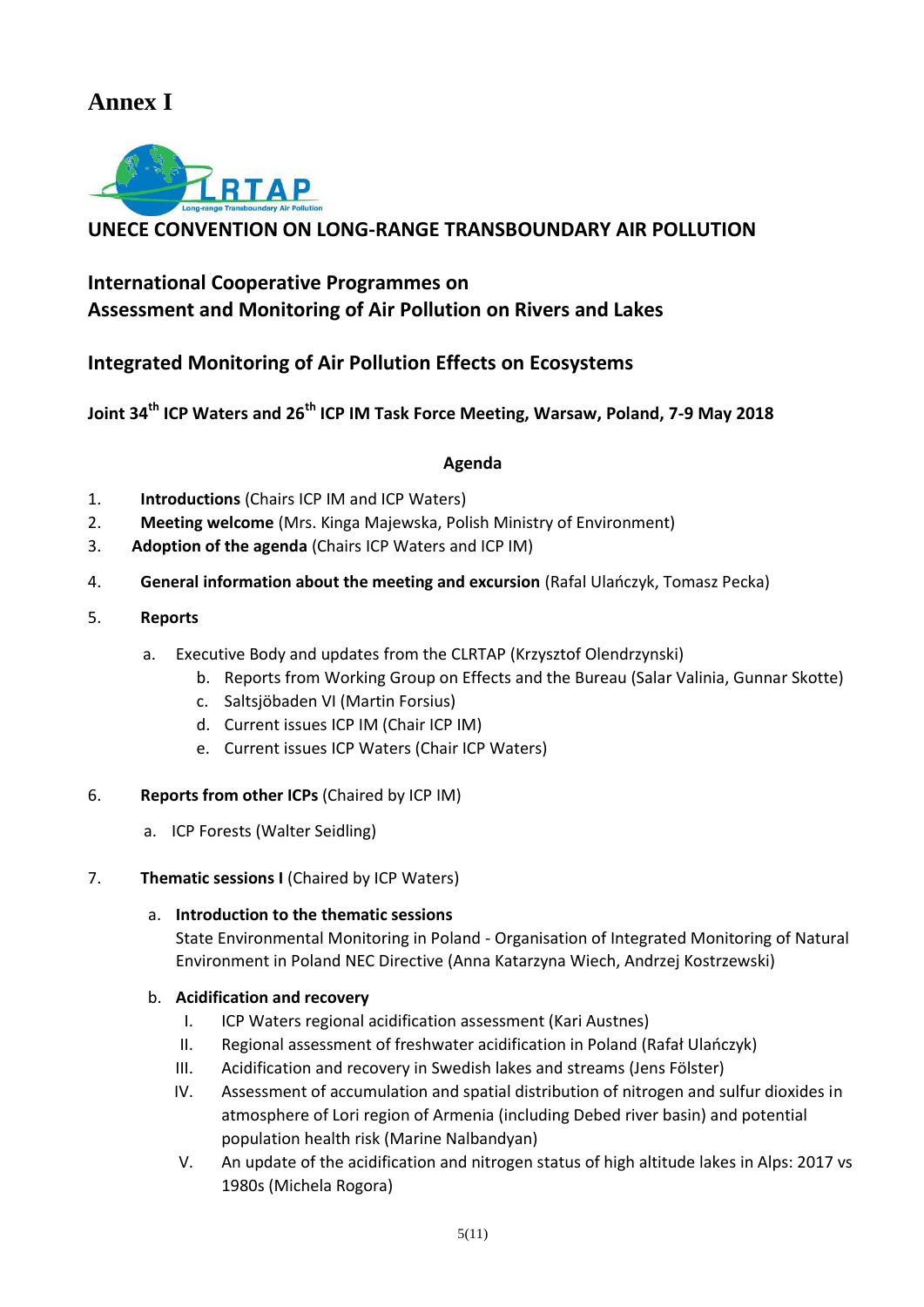#### c. **Heavy metals and POPs**

- I. 30 years of integrated POPs monitoring at the background observatory Kosetice (Roman Prokes)
- II. Pollution and anthropogenic-induced processes impact on lakes quality of Russian Arctic region (Marina Dinu)
- III. Temporal trends in heavy metals across IM sites (Staffan Åkerblom)
- IV. The mercury in fish report key findings and policy relevance (Staffan Åkerblom)

#### d. **Climate (and land use)**

- I. Developing capacity to predict DOC response to reductions in atmospheric deposition (Don Monteith)
- II. Are boreal lakes pipes or chimneys in the global carbon cycle? Long-term monitoring of DOC & process-based modelling in a lake catchment (Heleen de Wit)

#### **Thematic sessions II** (Chaired by ICP IM)

#### e. **Biodiversity**

I. Observed and modelled trends in forest vegetation in ICP Integrated Monitoring, Forests, and LTER sites in Europe (Gisela Pröll)

#### f. **Nitrogen**

- I. Nitrogen and phosphorus at Lysina CZ02 (Pavel Krám)
- II. Long-term changes in the inorganic nitrogen output fluxes in European ICP Integrated Monitoring catchments - an assessment of the role of internal nitrogen parameters (Jussi Vuorenmaa)
- III. Reactive nitrogen in freshwaters the 2019 ICP Waters report (Heleen de Wit)
- IV. Nitrogen budget at the IM station "Puszcza Borecka" (Rafał Ulańczyk)

#### g. **The NEC directive. Status and progress**

- I. Introduction/background NEC Directive (Salar Valinia)
- II. Spanish aquatic ecosystem monitoring programs: possibilities to comply with requirements of NEC Directive and ICP Waters / Integrated Monitoring (Manuel Toro Velasco)

#### 8. **Common sessions of ICP Waters and ICP Integrated Monitoring for report and discussion of work plan items** (Chaired by ICP Waters)

- a. Chemical and biological inter-calibration (ICP Waters)
	- I. Biological intercalibration 2017 (Anker Halvorsen)
	- II. Chemical intercalibration (Øyvind Garmo)
- b. Thematic reports of common interest
	- I. Status and future plans ICP Waters (Heleen de Wit)
	- II. Future plans ICP IM (Martin Forsius)

#### 9. **Separate Task Force meetings**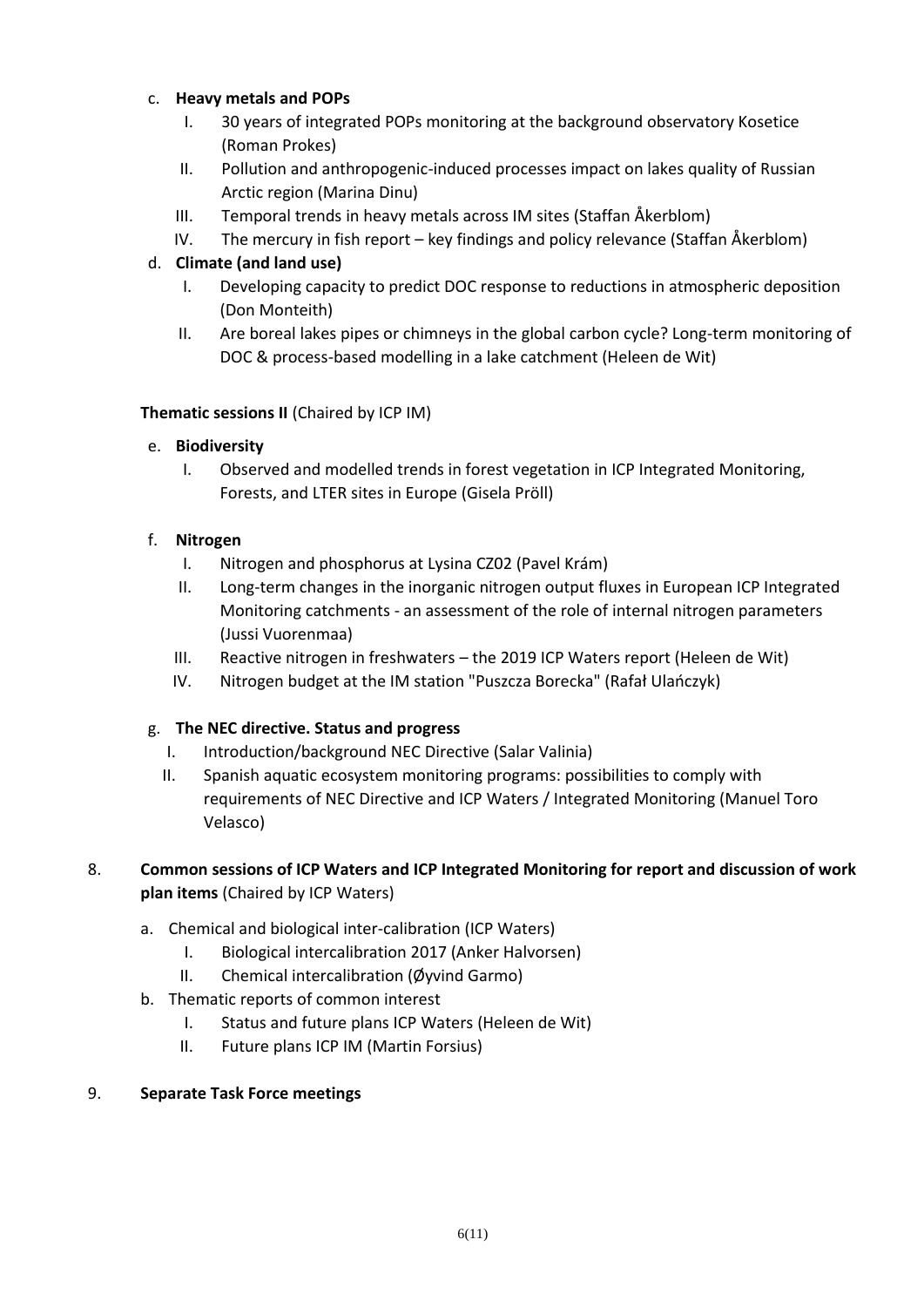#### **Separate ICP IM agenda**

- 1. Opening of the meeting
- 2. Approval of the agenda
- 3. Approval of the minutes from the  $25<sup>th</sup>$  ICP IM Task Force, Uppsala 2017.
- 4. Activities during 2017/18
- 5. Work plan and future work priorities
	- a. Reports to be prepared /finalized in 2018/19
	- b. Co-operation with other ICP:s and organisations: e.g. LTER-Europe
	- c. Ongoing and future research projects and cooperation
	- d. **General discussion**: Future work under the Convention (Salar Valinia)
- 6. Financing/external applications
- 7. Data submission and database status
- 8. Next Task Force meeting
- 9. Other business
- 10. End of meeting

#### **Separate ICP Waters agenda**

- 1. Status and progress ICP Waters
- 2. Reminder of priorities under Convention
- 3. Work plan
	- a. Current and planned reports
		- Regional assessment on surface water acidification status
		- 2019-report on reactive nitrogen
		- 2020-report.
	- b. Database 2018 call for data
		- o DOC database
	- c. Biological intercalibration, chemical intercomparison
	- d. NEC Directive
	- e. Data portal presentation of data on ICP Waters homepage
	- f. Proceedings
- 4. Other issues
- 5. Adoption of the Minutes
- **10. TF meeting 2019** (Chaired by ICP IM)
- **11. Other Business** (Chaired by ICP IM)
- **12. Closing of meeting** (Chairs ICP Waters and ICP IM)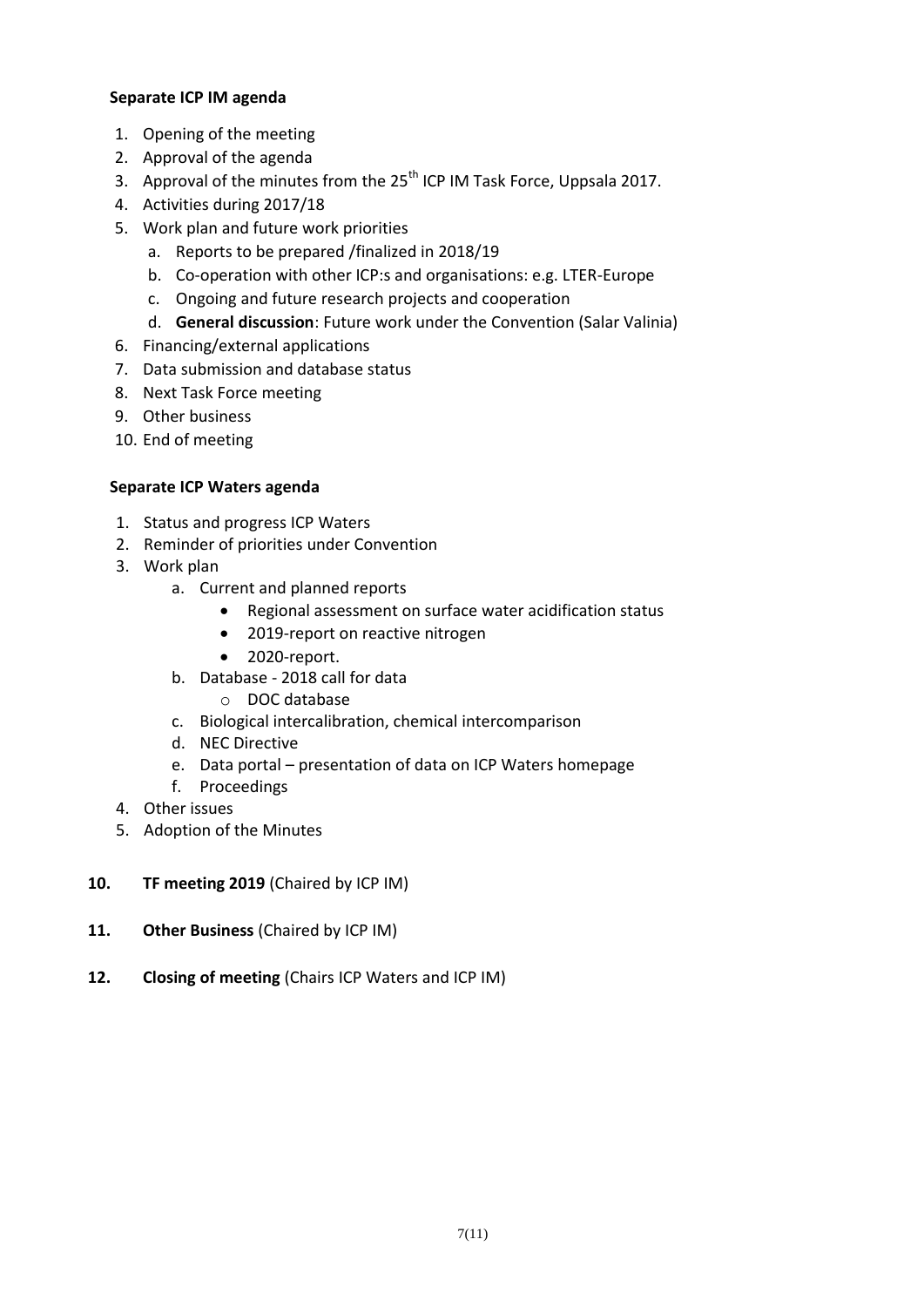## **Annex II List of Participants**

| <b>Name</b>                 | E-mail                            | Organization                                                        | Country        |
|-----------------------------|-----------------------------------|---------------------------------------------------------------------|----------------|
| Agnieszka Kolada            | akolada@ios.edu.pl                | Institute of Environmental Protection - NRI                         | Poland         |
| Andrzej Kostrzewski         | andrzej.kostrzewski@amu.edu.pl    | Adam Mickiewicz University in Poznan                                | Poland         |
| Anieszka Pasztaleniec       | paszta@ios.edu.pl                 | Institute of Environmental Protection - National Research Institute | Poland         |
| Anna Katarzyna Wiech        | k.wiech@gios.gov.pl               | Chief Inspectorate for Environmental Protection                     | Poland         |
| <b>Burkhard Beudert</b>     | burkhard.beudert@npv-bw.bayern.de | <b>Bavarian Forest National Park</b>                                | Germany        |
| David Elustondo             | delusto@unav.es                   | University of Navarra                                               | Spain          |
| Don Monteith                | donm@ceh.ac.uk                    | Centre for Ecology & Hydrology                                      | United Kingdom |
| Ekaterina Pozdnyakova       | katemukudori@mail.ru              | Institute of Global Climate and Ecology of Roshydromet and RAS      | Russia         |
| <b>Gaute Velle</b>          | gaute.velle@uni.no                | Uni Research/ University of Bergen                                  | Norway         |
| Gisela Pröll                | gisela.proell@umweltbundesamt.at  | <b>Environment Agency Austria</b>                                   | Austria        |
| Godtfred Anker Halvorsen    | godtfred.halvorsen@uni.no         | Uni Research Environment                                            | Norway         |
| <b>Gunnar Skotte</b>        | gunnar.skotte@miljodir.no         | Norwegian Environment Agency                                        | Norway         |
| Hanna Kasprowicz            | h.kasprowicz@gios.gov.pl          | Chief Inspectorate for Environmental Protection                     | Poland         |
| Heleen de Wit               | hwi@niva.no                       | NIVA - ICP Waters                                                   | Norway         |
| Hubert Schulte-Bisping      | hschult1@gwdg.de                  | University Göttingen, Soil Science of Temperate Ecosystems          | Germany        |
| Jens Fölster                | Jens.Folster@slu.se               | <b>SLU</b>                                                          | Sweden         |
| Jussi Vuorenmaa             | jussi.vuorenmaa@ymparisto.fi      | <b>Finnish Environment Institute</b>                                | Finland        |
| Kari Austnes                | kari.austnes@niva.no              | <b>NIVA</b>                                                         | Norway         |
| Katarzyna Rymwid-Mickiewicz | katarzyna.mickiewicz@ios.edu.pl   | Institute of Environmental Protection - National Research Institute | Poland         |
| Kinga Majewska              | kinga.majewska@mos.gov.pl         | Ministry of the Environment                                         | Poland         |
| Krzysztof Olendrzynski      | krzysztof.olendrzynski@un.org     | <b>UNECE</b>                                                        | Switzerland    |
| Krzysztof Skotak            | krzysztof.skotak@ios.edu.pl       | Institute of Environmental Protection - National Research Institute | Poland         |
| Luca Colombo                | luca.colombo@supsi.ch             | SUPSI - DACD                                                        | Switzerland    |
| Magda-Lena Wiklund-McKie    | Magda-Lena. Wiklund@slu.se        | SLU, Department of Environmental Sciences and Assessment            | Sweden         |
| <b>Manuel Toro Velasco</b>  | manuel.toro@cedex.es              | <b>CEDEX</b>                                                        | Spain          |
| Maria Holmberg              | maria.holmberg@ymparisto.fi       | <b>Finnish Environment Institute</b>                                | Finland        |
| Marina Dinu                 | marinadinu999@gmail.com           | <b>GEOKHI RAS</b>                                                   | Russia         |
| Marine Nalbandyan           | marinen3@yahoo.com                | IGS of NAS of RA                                                    | Armenia        |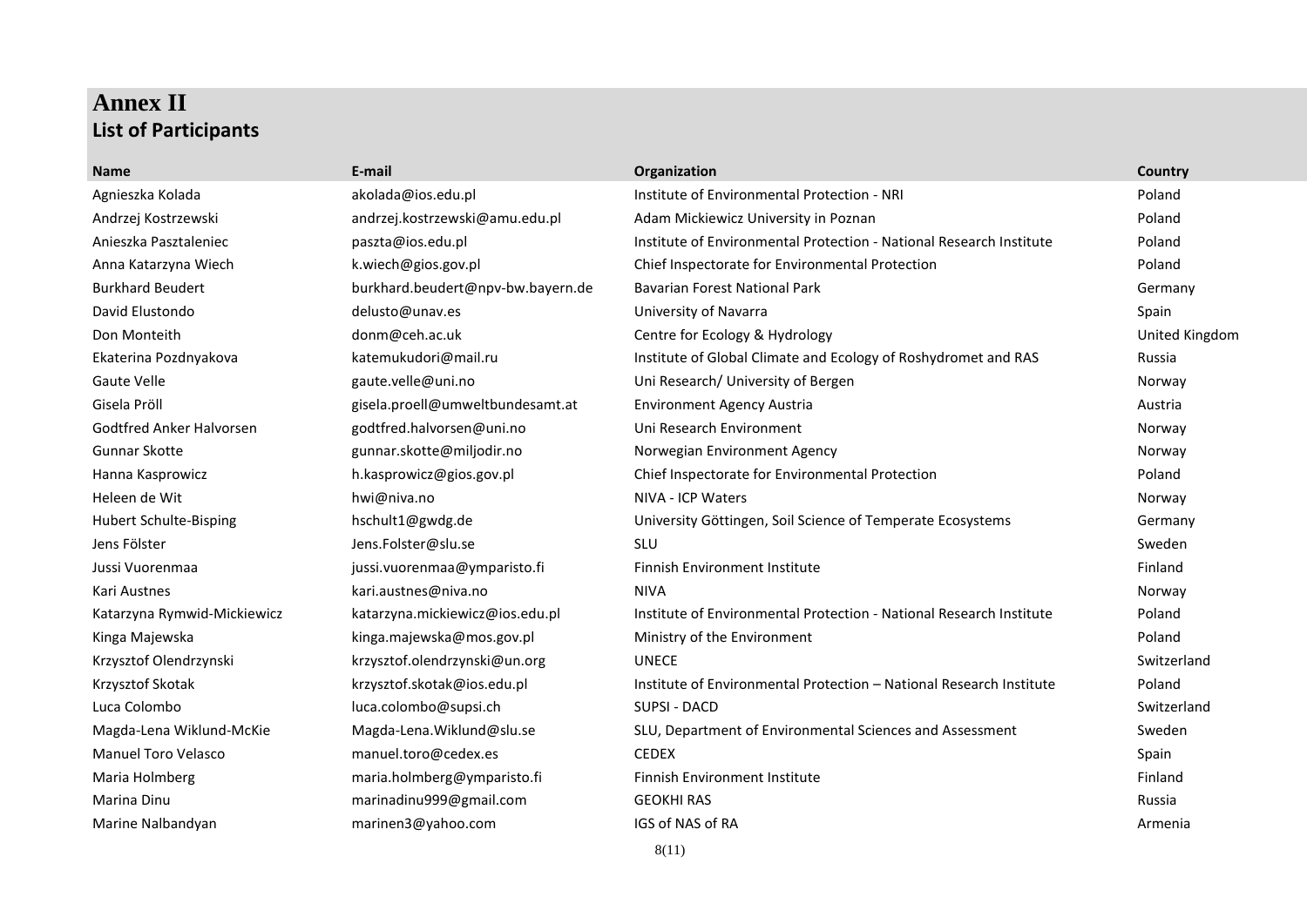| <b>Martin Forsius</b>  | martin.forsius@ymparisto.fi       | <b>Finnish Environment Institute SYKE</b>                                     | Finland        |
|------------------------|-----------------------------------|-------------------------------------------------------------------------------|----------------|
| Michela Rogora         | m.rogora@ise.cnr.it               | <b>CNR Institute of Ecosystem Study</b>                                       | Italy          |
| Milan Vana             | milan.vana@chmi.cz                | Czech Hydrometeorological Institute                                           | Czech Republic |
| Pavel Krám             | pavel.kram@geology.cz             | <b>Czech Geological Survey</b>                                                | Czech Republic |
| Pernilla Rönnback      | pernilla.ronnback@slu.se          | SLU, Department of Aquatic Sciences and Assessment                            | Sweden         |
| Rafał Ulańczyk         | rafal.ulanczyk@ios.edu.pl         | Institute of Environmental Protection - National Research Institute (IOS-PIB) | Poland         |
| Robert Kruszyk         | rlk@amu.edu.pl                    | Adam Mickiewicz University in Poznan                                          | Poland         |
| Roman Prokes           | prokes@recetox.muni.cz            | Masaryk University                                                            | Czech Republic |
| Salar Valinia          | salar.valinia@naturvardsverket.se | ICP IM                                                                        | Sweden         |
| Sirpa Kleemola         | sirpa.kleemola@ymparisto.fi       | Finnish Environment Institute (SYKE)                                          | Finland        |
| Staffan Åkerblom       | staffan.akerblom@slu.se           | Swedish University of Agricultural Sciences                                   | Sweden         |
| <b>Thomas Cummins</b>  | thomas.cummins@ucd.ie             | University College Dublin                                                     | Ireland        |
| Thomas Scheuschner     | thomas.scheuschner@uba.de         | <b>German Environment Agency</b>                                              | Germany        |
| Tomasz Pecka           | tomasz.pecka@ios.edu.pl           | Institute of Environmental Protection - National Research Institute           | Poland         |
| Ulf Grandin            | ulf.grandin@slu.se                | <b>SLU</b>                                                                    | Sweden         |
| <b>Walter Seidling</b> | walter.seidling@thuenen.de        | Thünen Institute for Forest Ecosystems                                        | Germany        |
| Øvvind Garmo           | oga@niva.no                       | Norwegian institute for water research                                        | Norway         |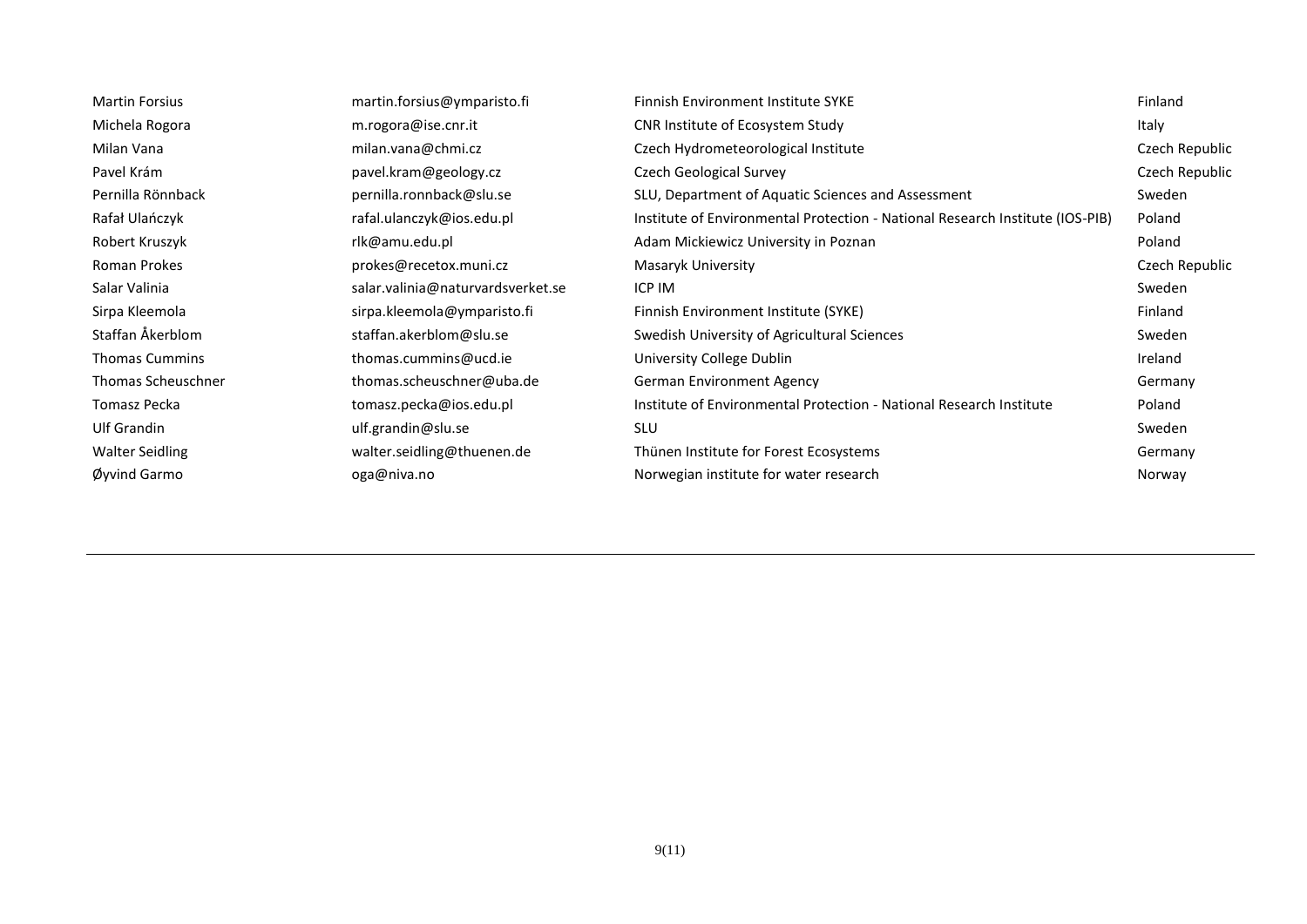# **Annex III: ICP IM Work plan for 2018 and 2019**

| <b>Activity</b>                                                                                                                                                                                                    | <b>Time-frame</b>                                                                                                    | <b>Responsible</b>                                                                             |
|--------------------------------------------------------------------------------------------------------------------------------------------------------------------------------------------------------------------|----------------------------------------------------------------------------------------------------------------------|------------------------------------------------------------------------------------------------|
| <b>ICP IM work plan 2018</b>                                                                                                                                                                                       |                                                                                                                      |                                                                                                |
| Joint Report 2018 of the ICPs, TF<br><b>Health and Joint Expert Group on</b><br><b>Dynamic Modeling</b>                                                                                                            | <b>WGE 2018</b>                                                                                                      | <b>UNECE Secretariat, WGE</b><br>Bureau and ICP IM Programme<br>Centre                         |
| Finalization of 27 <sup>th</sup> Annual Report 2018<br>(short National Reports are welcomed)                                                                                                                       | <b>WGE 2018</b><br>(comments and<br>additions by $4th$ June,<br>deadline for National<br>Reports can be<br>extended) | Programme Centre<br>NFP contributions                                                          |
| Scientific paper on dynamic modelling<br>on the impacts of future deposition<br>scenarios on soil and water conditions in<br><b>ICP IM catchments (In review)</b>                                                  | Task Force and<br><b>WGE 2018</b>                                                                                    | Programme Centre and NFPs                                                                      |
| Reporting of activities common to all<br>ICPs, the Task Force on Health and the<br><b>Joint Expert Group on Dynamic</b><br><b>Modelling</b>                                                                        | <b>WGE 2018</b>                                                                                                      | Programme Centre and Chairs<br>according to instructions of the<br><b>UNECE</b> Secretariat    |
| <b>Submission of quality controlled results</b><br>for year 2017 to Programme Centre                                                                                                                               | December $1st$ 2018                                                                                                  | <b>National Focal Points</b>                                                                   |
| Cooperation with other ICPs,<br>particularly regarding dynamic<br>modelling (all ICPs), cause-effect<br>relationships in terrestrial systems (ICP<br>Forests, ICP Vegetation), and surface<br>waters (ICP Waters). | According to<br>decisions at the TF<br>meeting                                                                       | According to decisions at the TF<br>meeting                                                    |
| <b>Inter laboratory comparisons under</b><br>leadership of ICP Waters, ICP Forests<br>and EMEP                                                                                                                     | ICP F and ICP W                                                                                                      | Voluntary activities of the<br><b>National Focal Points</b>                                    |
| <b>ICP IM work plan 2019</b>                                                                                                                                                                                       |                                                                                                                      |                                                                                                |
| <b>ICP IM Task Force meeting 2019</b>                                                                                                                                                                              | June 2019                                                                                                            |                                                                                                |
| <b>ICP IM Annual Report 2019</b>                                                                                                                                                                                   | Task Force and<br><b>WGE 2019</b>                                                                                    | Programme Centre in<br>collaboration with NFPs                                                 |
| Report on dynamic modelling on the<br>impacts of deposition and climate change<br>scenarios on ground vegetation                                                                                                   | Task Force and<br><b>WGE 2019</b>                                                                                    | Programme Centre and NFPs of<br><b>Austria and Sweden</b>                                      |
| Scientific paper Report on the<br>relationship between critical load<br>exceedances and empirical ecosystem<br>impact indicators                                                                                   | 2019                                                                                                                 | Programme Centre and NFPs of<br><b>Austria and Sweden</b>                                      |
| Scientific paper on HM trends in<br>concentrations and fluxes across ICP IM<br>sites in Europe, cooperation with ICP<br>Waters                                                                                     | 2019                                                                                                                 | Programme Centre and<br>individual researchers,<br>cooperation with ICP Waters,<br>lead Sweden |